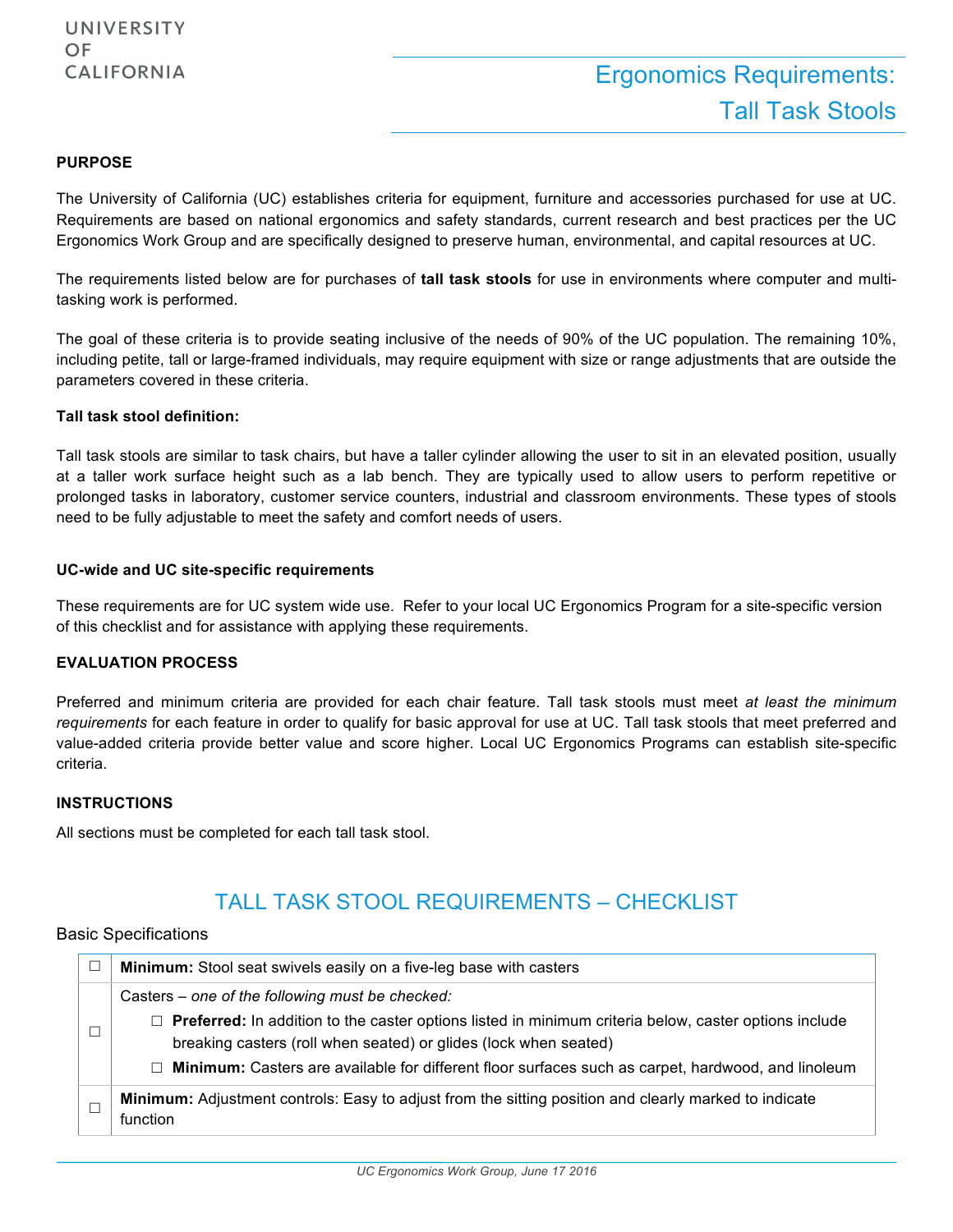# Ergonomics Requirements: Tall Task Stools

| $\Box$ | Minimum: No sharp or rough edges anywhere on the stool, armrests or controls                                                                                                             |
|--------|------------------------------------------------------------------------------------------------------------------------------------------------------------------------------------------|
|        | Weight capacity of stool – one of the following must be checked:                                                                                                                         |
|        | $\Box$ Preferred: At least 275 pounds                                                                                                                                                    |
|        | $\Box$ Minimum: At least 250 pounds                                                                                                                                                      |
|        | Fabric Options – one of the following must be checked:                                                                                                                                   |
|        | $\Box$ Preferred: In addition to minimum criteria below, available options include: non-skid material (i.e. to                                                                           |
|        | minimize slippage when lab coats are worn), Electric Static Discharge (ESD) and clean room                                                                                               |
|        | <b>Minimum:</b> Various fabrics available, including non-porous material that can be easily cleaned and<br>$\Box$                                                                        |
|        | decontaminated with appropriate disinfectant. Meet TB 117-2013 or TB 133 for fire retardance                                                                                             |
|        | Warranty on the chair – one of the following must be checked:                                                                                                                            |
| П      | $\Box$ Preferred: At least 10 years on all parts                                                                                                                                         |
|        | $\Box$ Minimum: At least 5 years on all parts                                                                                                                                            |
| $\Box$ | <b>Minimum:</b> Usage instructions are readily available and provided to end user                                                                                                        |
|        | Minimum: Label on chair with manufacturer name, product name, model number, manufacturer/vendor<br>contact information and other information necessary to allow for service and warranty |

## Seat Specifications

|        | Seat Height - one of the following must be checked:                                                       |
|--------|-----------------------------------------------------------------------------------------------------------|
| $\Box$ | $\Box$ Preferred: Adjustable at least 7 inches within a range 19-30 inches                                |
|        | Minimum: Adjustable at least 5 inches within a range 19-30 inches                                         |
|        | Seat Depth - one of the following must be checked:                                                        |
| $\Box$ | □ Preferred: Adjustable seat depth - provide up to 3 inches of forward/backward seat pan movement,        |
|        | range must include 16.9" seat depth                                                                       |
|        | <b>Minimum:</b> If non-adjustable, seat is no greater than 16.9" deep                                     |
|        | Seat Pan Angle - one of the following must be checked:                                                    |
|        | $\Box$ Preferred: The seat angle allows users to vary their posture forward and backward to support       |
| $\Box$ | declined and reclined seating                                                                             |
|        | $\Box$ Minimum: Have a user adjustable range of at least 4 degrees, which includes a reclined position of |
|        | 3 degrees                                                                                                 |
| $\Box$ | Minimum: Seat pan width is minimum of 17.7" wide                                                          |
|        | Foot Support- one of the following must be checked:                                                       |
|        | Preferred: Options available in addition to foot rings meeting minimum criteria below, i.e. extended      |
| $\Box$ | height range/adjustability or alternate shape/size                                                        |
|        | Minimum: Adjustable foot ring provided. Foot ring has a minimum of 18 inch diameter ring with a           |
|        | minimum 4 inch height adjustable range                                                                    |
| $\Box$ | Minimum: Front edge of seat is rounded                                                                    |
|        | Seat Shape - one of the following must be checked:                                                        |
| $\Box$ | $\Box$ Preferred: Flat and contoured seat options are available                                           |
|        | Minimum: Flat seat options are available                                                                  |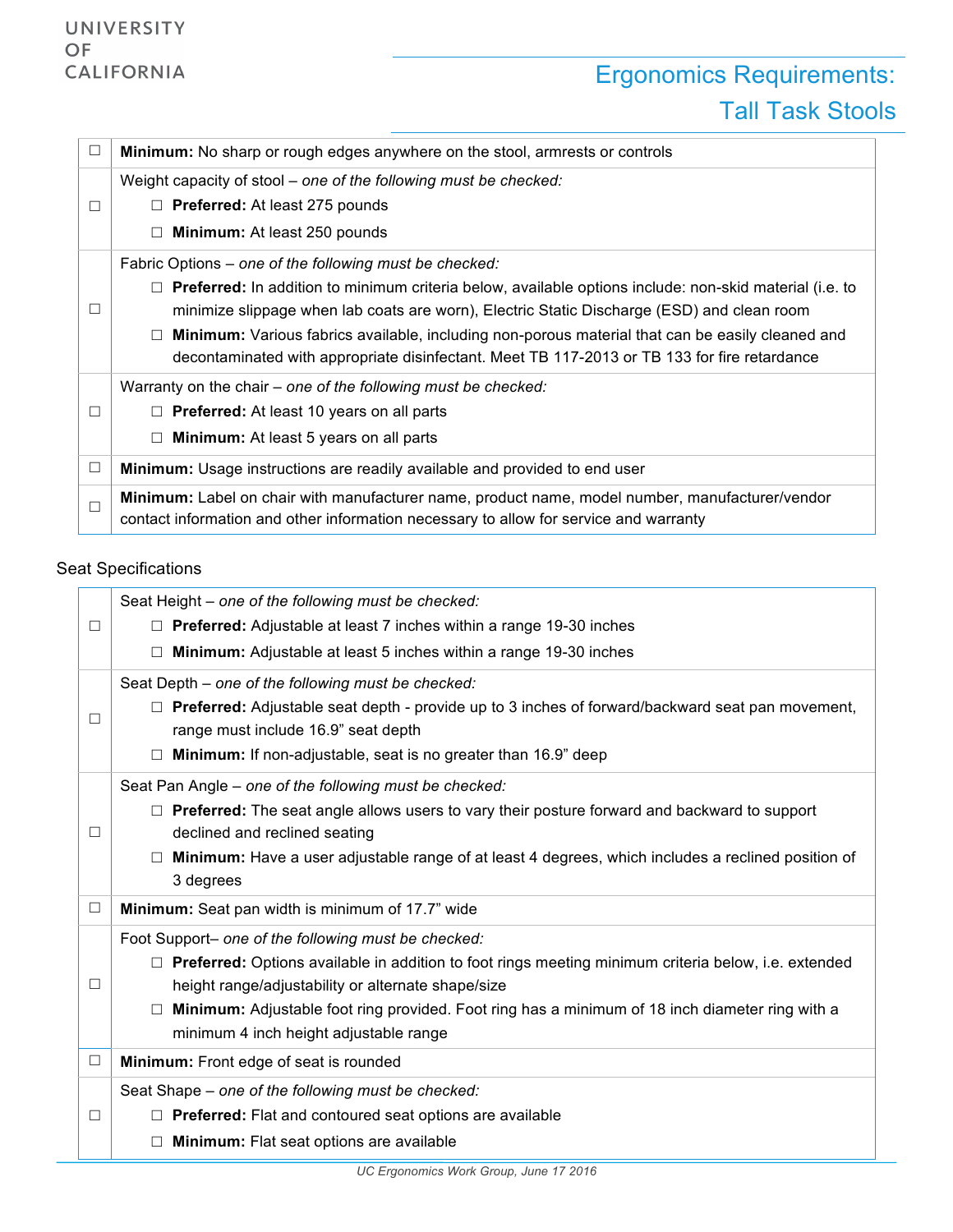### Backrest Specifications

| □      | Minimum: Backrest Height – top of backrest is at least 17.7 inches above the seat                                                                                                                                                                                                                                                                                                                                                                                  |
|--------|--------------------------------------------------------------------------------------------------------------------------------------------------------------------------------------------------------------------------------------------------------------------------------------------------------------------------------------------------------------------------------------------------------------------------------------------------------------------|
| $\Box$ | Backrest/Lumbar Support Height Adjustability - one of the following must be checked:<br>$\Box$ Preferred: Entire backrest and/or lumbar support is height-adjustable from 5.9-9.8 inches above the<br>seat measured from the most forward point of the lumbar support<br>Minimum: Entire backrest and/or lumbar support is height-adjustable within the range of 5.9-9.8<br>$\Box$<br>inches above seat measured from the most forward point of the lumbar support |
| $\Box$ | <b>Minimum:</b> Backrest width is at least 14.2 inches                                                                                                                                                                                                                                                                                                                                                                                                             |
| $\Box$ | Backrest Shape - one of the following must be checked:<br>$\Box$ Preferred: Backrest is curved outward towards seated user to support the spine; lumbar support<br>depth is user-adjustable<br><b>Minimum:</b> Backrest is curved outward at the lower portion to support the lumbar area                                                                                                                                                                          |
| □      | Backrest Angle - one of the following must be checked:<br>$\Box$ Preferred: The angle between the seat and back has an adjustment of 15 degrees or more including<br>upright (90 degrees) and the rear of upright<br><b>Minimum:</b> The angle between the seat and back can achieve a position that is upright (90°) or to the<br>rear of upright                                                                                                                 |
| $\Box$ | Backrest Angle Lock - one of the following must be checked:<br><b>Preferred:</b> Backrest can be locked into various positions and can move freely with user-adjustable<br>resistance<br><b>Minimum:</b> Backrest can be locked                                                                                                                                                                                                                                    |

### Armrest Specifications

|   | Armrests are easily attachable and removable – one of the following must be checked:                             |
|---|------------------------------------------------------------------------------------------------------------------|
|   | $\Box$ Preferred: Removable/attachable by end user                                                               |
|   | <b>Minimum:</b> Armrests are available and chair can be ordered with or without armrests. Armrests are<br>$\Box$ |
|   | removable/attachable by installer                                                                                |
| П | Armrest Height – one of the following must be checked:                                                           |
|   | $\Box$ Preferred: Armrest height is adjustable from at least 6.7 to 10.6 inches above seat                       |
|   | $\Box$ Minimum: Armrest height is adjustable and adjusts within the range of 6.7 to 10.6 inches                  |
|   | Armrest Width/Depth – one of the following must be checked:                                                      |
|   | $\Box$ Preferred: At least 18.1 inches of clearance between armrests and armrests adjust in/outwards,            |
|   | forward/backward and pivot                                                                                       |
|   | $\Box$ Minimum: At least 18.1 inches of clearance between armrests                                               |
| □ | <b>Minimum:</b> Armrest shape: smooth, flat, padded with no excessive pressure points                            |